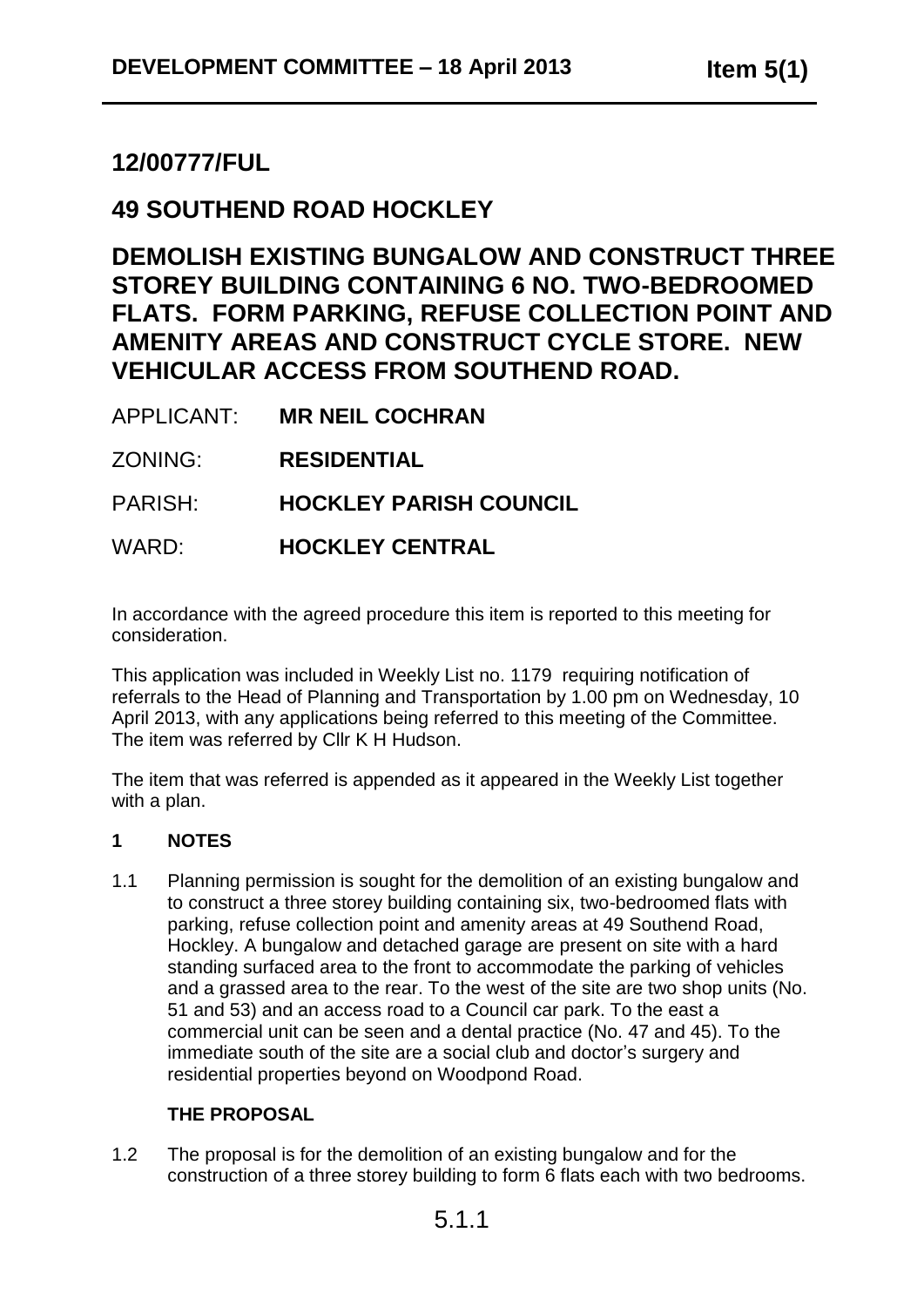The building would rise to a maximum height of 9m and would be of an approximately square form with some protruding elements to the side elevations and a dual pitched gable to the rear. The proposed building would have side elevations measuring 14.38m, the front elevation would measure 15.32m and rear elevation would be 12.22m.

- 1.3 It would be pitched roofed with various protruding elements and would also include a relatively small flat roofed section and a dual gable end to the rear. Small flat roofed dormers are also included and the building is Georgian in style/design.
- 1.4 Six car parking spaces are proposed to the front elevation and include one disabled parking bay and three parking spaces to the rear along with a space for a powered two wheeler (PTW). The amenity area is located to the rear of the plot bordering the social club and car park. The rear parking would be accessed via a central access road accessed through the front arch. A bin store is proposed to the rear of the building enclosed within the central access road and a bin enclosure is also proposed to the front of the site close to the pedestrian access.
- 1.5 It should be noted that the plot is of an irregular shape and reduces in width towards the rear of the site.

#### **2 RELEVANT PLANNING HISTORY**

- 2.1 02/00005/FUL Extension to Existing Garage Permitted 18 February 2002
- 2.2 05/00968/FUL UPVC Conservatory Withdrawn 12 December 2005
- 2.3 06/00065/FUL Rear Conservatory- Permitted 21 March 2006

#### **3 CONSULTATIONS AND REPRESENTATIONS**

#### 3.1 **Hockley Parish Council**

Disapprove of three storeys; could be overbearing to adjacent single storey neighbours. Concerns on provision of only six parking spaces, no allowance for visitor parking. Amenity area too small and disabled parking bay furthest from the building.

#### 3.2 **Essex County Council**

The on site parking provision is considered to be acceptable as there will be adequate parking provision due to the town centre location with its proximity of public car parks and sustainable travel. The Highway Authority does not wish to raise any objection to the proposals subject to the following conditions:-

1. Prior to commencement of the development, the access at its centre line shall be provided with a clear to ground visibility splay with dimensions of 2.4m to the tangent point to the west and 2.4m by 90m to the east, as measured from and along the nearside edge of the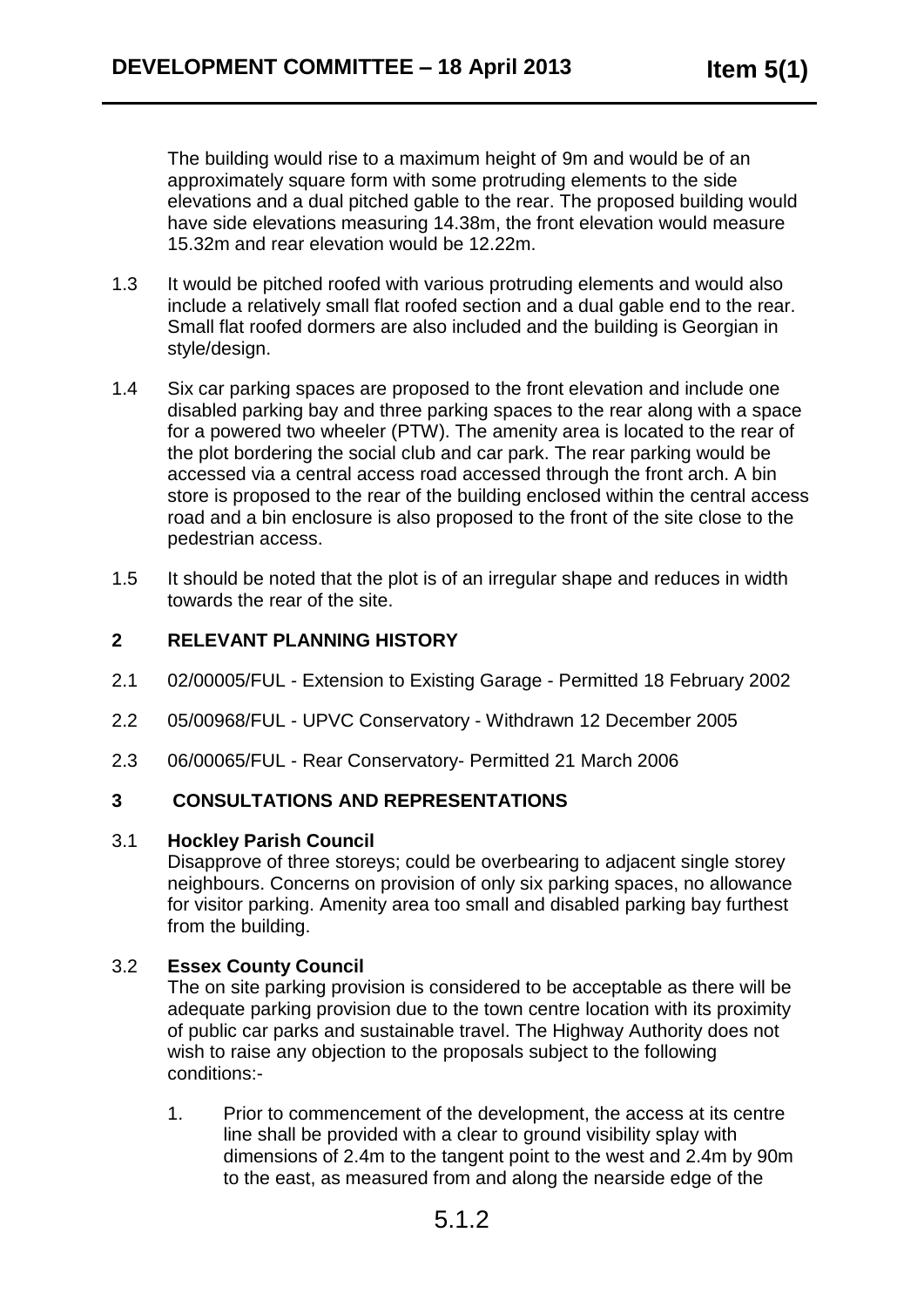carriageway. Such vehicular visibility splays shall be provided before the access is first used by vehicular traffic and retained free of any obstruction at all times.

- 2. Prior to commencement if the development a 1.5m x 1.5m pedestrian visibility splay, as measured from and along the highway boundary, shall be provided on both sides of each vehicular access, Such visibility splays shall be retained free of any obstruction in perpetuity. These visibility splays must not form part of the vehicular surface of the access.
- 3. 9 vehicular hard standings shall be provided as shown on drawing number 1120-02C. The vehicular hard standings shall have minimum dimensions of 2.9m x 5.5m for each vehicle with the dimensions for the disabled bay being 3.9m x 6.5m.
- 4. A minimum dimension of 6m shall be provided between the rear of the parking bays within the parking court.
- 5. The existing vehicular crossing shall be suitable and permanently closed to the satisfaction of the Local Planning Authority, incorporating the reinstatement to full height of the highway footway kerbing, to the satisfaction of the Highway Authority immediately the proposed new access is brought into use.
- 6. No unbound material shall be used in the surface treatment of the vehicular access within 6m of the highway boundary.
- 7. Prior to commencement of the development, the areas within the curtilage of the site for the purpose of loading/unloading/reception and storage of building materials and manoeuvring of all vehicles, including construction traffic, shall be identified clear of the highway, submitted to and approved in writing by the Local Planning Authority.
- 8. Prior to commencement of the development details showing the means to prevent the discharge of surface water from the development onto the highway shall be submitted to and approved in writing by the Local Planning Authority. The approved scheme shall be carried out in its entirety prior to the access becoming operational and shall be retained at all times.
- 9. Prior to occupation of the proposed development, the developer shall be responsible for the provision and implementation of a residential travel information pack for sustainable transport, approved by Essex County Council, to include 10 All Essex Scratch card tickets.

#### 3.3 **ECC Place Services**

The application still falls some way short in meeting some required and recommended design standards, mostly relating to the perceived over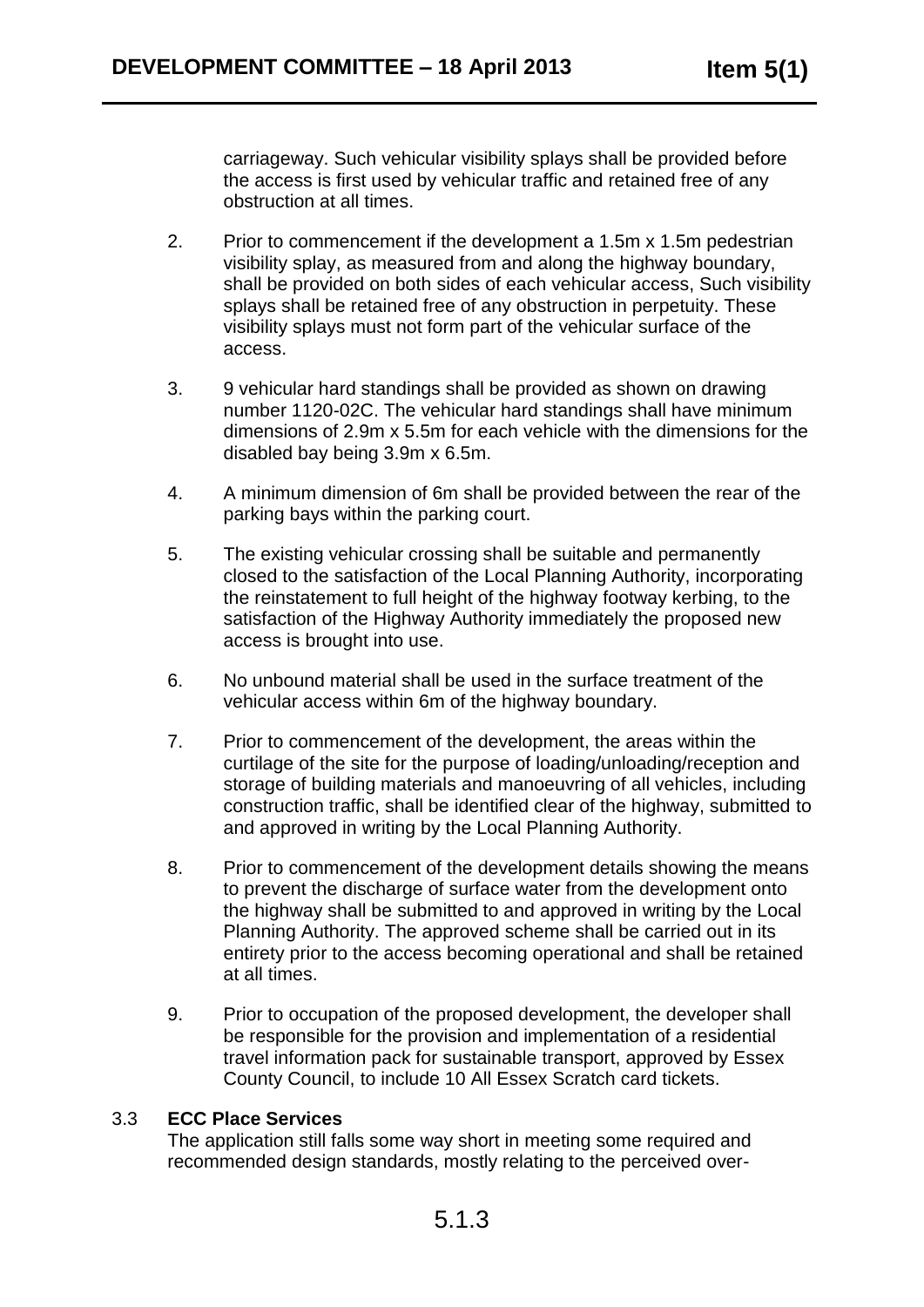development of the site. As a result we would recommend the application is refused/revised and other (lower density) options explored.

- 3.4 The site context to the east is suburban (garden city) in nature, which is positively characterised by front gardens, which lend a softened and green appeal. In contrast, Hockley town centre adjoins to the west. On reflection, given this is a residential development outside the town centre, the garden city character should be retained, though higher densities would be acceptable given this is a sustainable location with good access to facilities including public transport. Similarly, parking standards might be relaxed in consultation with the Highways Authority, given the sustainable location and in accordance with 2.5 of the Essex Parking Standards.
- 3.5 With regard to attractiveness, the depth and massing of the building is better articulated with the combination of narrower depth roofs helping break the building into a more human scale form, albeit a section of flat roof unattractively confused the rear roof scape and should be avoided. We do not object to the principle of a well designed 2 half storey building here given the edge of town centre location, though this puts greater emphasis on the need for good design.
- 3.6 At the detailed level we would recommend that some of the elevations look a bit busy and would benefit from combining some co-located windows through appropriate detailing (e.g. south and east elevations). Also on the south elevation, the upper storey windows should be lowered away from the ridge and windows (and doors) provided to adequately activate the otherwise blank ground floor elevation.
- 3.7 Unfortunately, even if the visual appearance could be considered of reasonable quality, this would not disguise some fundamental flaws with regard to context.
- 3.8 The significant set back of the building combined with its significant depth presents a number of problems. The building (including upper storeys) extends beyond the general building line to the rear, meaning adjoining residential patios to the east would be unnecessarily overshadowed late in the day. The depth of the building appears to have resulted in the need for numerous windows on the eastern elevation which, especially given the setback, would unreasonably overlook the adjoining garden of No. 47 despite some attempt to minimise this. Such overlooking is in conflict with the Essex Design Guide.
- 3.9 It is noted many windows and one balcony also overlook commercial properties to the west. Whilst this should not present an issue at present it could easily constrain the potential for mixed use or residential redevelopment in the future. On balance we would recommend the proposals predict the potential future re-development of the adjoining site and suitably safeguard its privacy through careful design consideration, including avoiding clear windows which are likely to unreasonably overlook. Where visible blank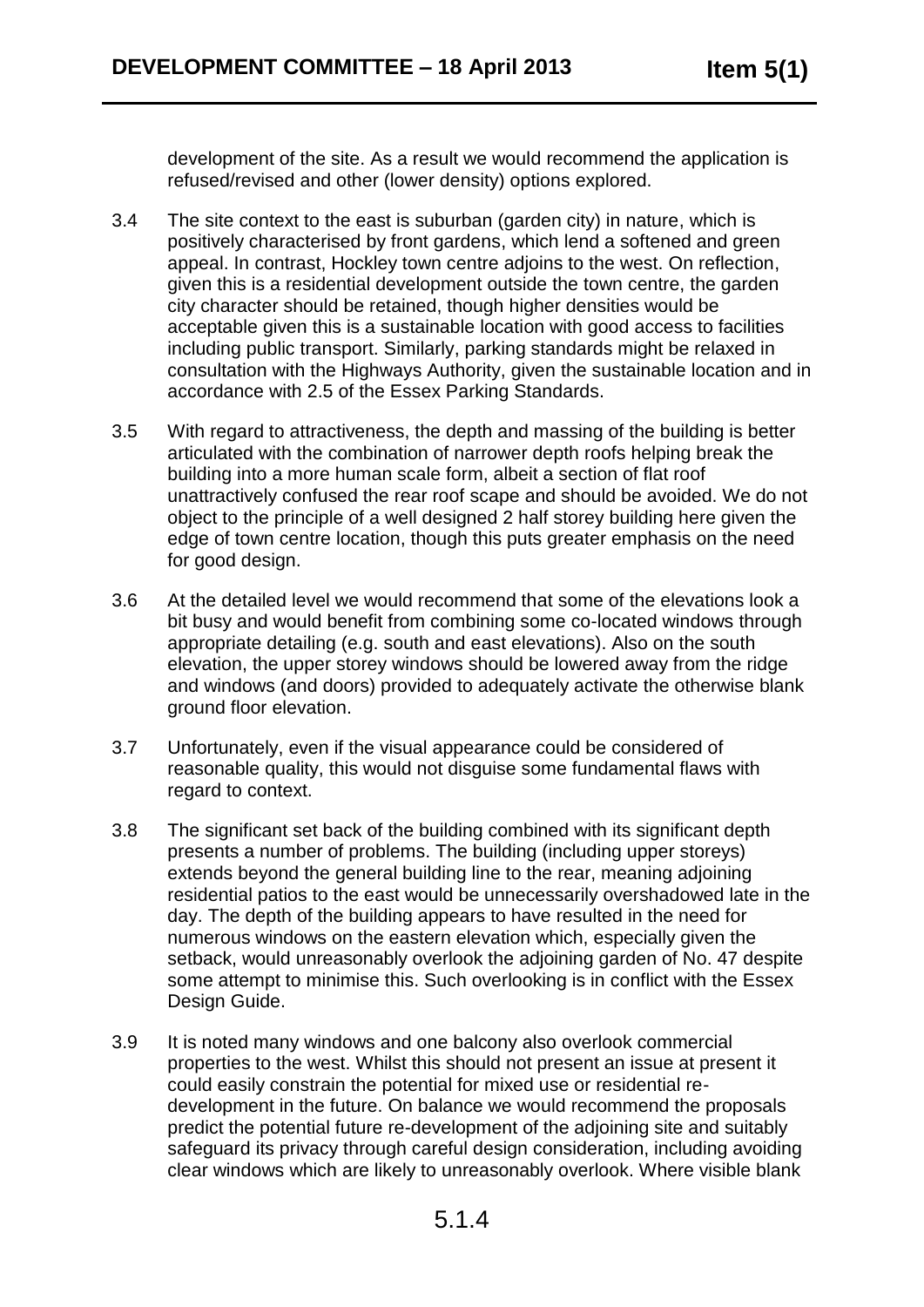elevations would result and considering neighbouring lower buildings, these should be suitably articulated to ensure adequate visual appeal.

- 3.10 In conflict with the Essex Design Guide, Essex Parking Standards and the area's positive local suburban character, the street scene would be overly urban and dominated by car parking given the front 6 bay parking, whilst open amenity also suffers to the rear. We would also question the proposed access between the two areas of parking which, especially given its length, appears too narrow - has this been highlighted to Highways and approved by them. On balance we would recommend parking is primarily provided to the rear and or sides with the site probably only capable of accommodating up to 6 parking spaces given other requirements, including open amenity and retaining the area's landscape character. If a drive-under access is provided, this should be better expressed. Within the current proposals, it forms the focal point to the front, though detailing is disappointingly bland and around the back detailing is needed to help positively identify the opening, considering it currently appears lost within the overall composition of the elevation.
- 3.11 With regard to open amenity, the extent of car parking means little is left for open amenity, with the only space left being quite small and separated from dwellings by the car park. From our experience small detached spaces such as this are unlikely to be used. Balconies for upper storey flats help alleviate the issue to some degree, albeit some might be considered too meanly dimensioned and this does not alleviate the development's inherent lack of greenery.
- 3.12 In addition to those suggestions mentioned above, proposals for a future revised scheme might look less apartments or alternative forms of development, retaining a significant proportion of the front space as garden, giving ground floor units some suitably designed spill out amenity space, not setting the upper storeys back beyond the adjoining rear building line, and pushing the front building line forward if this helps accommodate more parking to the rear. On the latter point reference should be made to Essex Design Guide, which suggests the use of the 45 degree principle to determine how far forward the building might go with regard to protecting the day lighting and outlook of No. 47.

#### 3.13 **RDC Waste And Recycling**

It is noted that the developer is providing sufficient bins and that he will require the residents to put them at the front of the site for collection . No details are shown of the area at the front, but they will only be there for the day of collection and removed to the rear of the property afterwards. No space needs to be indicated as long as they are put at the edge of the curtilage of the property.

#### 3.14 **RDC Environmental Health**

The Head of Environmental Services has no adverse comments in respect of this application, subject to the Standard Informative SI16 (Control of Nuisances) being attached to any consent granted.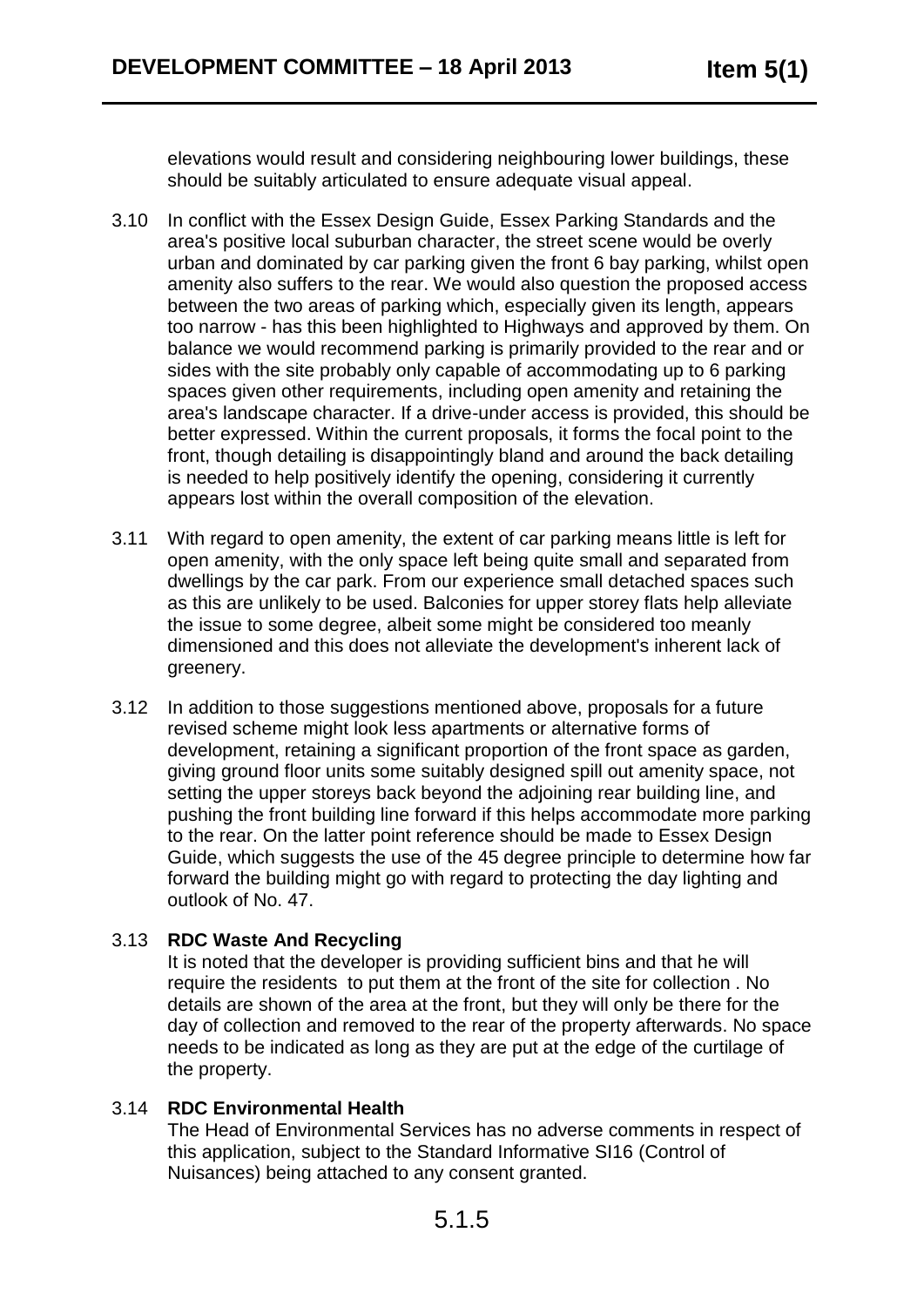#### 3.15 **RDC Engineer**

No observations or objections.

#### 3.16 **RDC Arboricultural Officer**

The report adequately details two trees subject to Tree Preservation Order 07/78, namely the on site oak tree (T1) and an off site oak tree (T2).

- 3.17 For the proposal to go ahead it is acknowledged that some of cypress hedge G1 will require removal (although there may be scope for the whole of G1 to be removed and re-landscaped if necessary). In addition the oak T1 is identified for removal - it is agreed that the tree has limited future potential; nonetheless suitable replacement trees will be required as mitigation for the benefits the tree currently offers.
- 3.18 Methodologies are outlined within the arboricultural report in relation to the RPA of the off site oak T2 and the proposed parking to the rear of the new dwellings. Given the distance of the oak tree from the proposal and the low likelihood of the proposal affecting the tree, investigation work and additional tree protection is deemed unnecessary.
- 3.19 There are no arboricultural objections to the application, therefore if planning consent is granted then the following conditions are recommended:-

#### **Condition**

- 3.20 No development shall take place until details of both hard and soft landscape works have been submitted to and approved in writing by the Local Planning Authority. Implementation shall be in accordance with the approved schedule and plan.
	- (a) Soft landscape works shall include planting plans, written specifications (including cultivation and other operations associated with plant and grass establishment), schedules of plants noting species, plant sizes and proposed numbers and densities where appropriate.
	- (b) All trees, shrubs and hedge plants supplied shall comply with the requirements of British Standard 3936 'Nursery stock'.
- 3.21 All pre-planting site preparation, planting and post-planting maintenance works shall be carried out in accordance with the requirements of British Standard 4228:1989 'Code of Practice for General Landscape Operations (excluding hard surfaces)'.
- 3.22 All new tree planting shall be positioned in accordance with the advice within annex A and specifically the requirements of Table A.1 of British Standard BS5837:2012 'Trees in relation to design, demolition and construction - Recommendations'.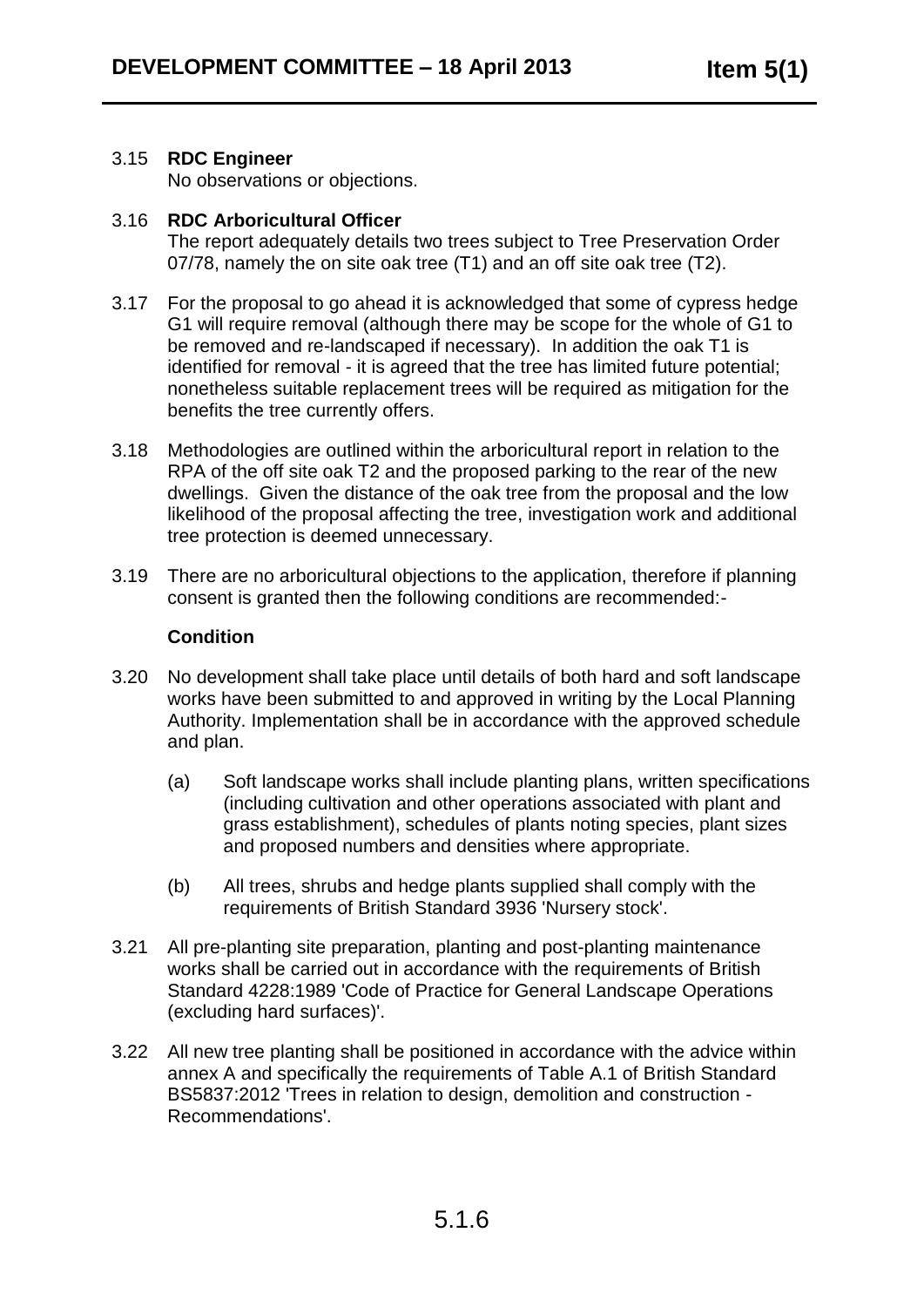#### **Condition**

- 3.23 No work shall take place on the application site (including soil stripping, preconstruction delivery of equipment or materials, the creation of site accesses, positioning of site huts) until all the following have taken place:-
	- (i) The appointment, by the developer of a competent arboriculturalist for the development, who shall monitor, record and confirm the implementation and maintenance of the tree protection and ground protection measures, as described in section 1.2 of the arboricultural report dated 8 December 2012;
	- (iii) Tree protection fencing shall be erected according to the specification and locations described in section 1.2 and on the Tree Protection Plan within the arboricultural report dated 8 December 2012.

#### NEIGHBOUR CONTRIBUTOR LETTERS

- 3.24 6 Letters have been received in objection from the following addresses 25B Belchamps Way, 56 Southend Road x2, 50 Southend Road, 20 Meadow Way, 6 Southend Road.
	- o To replace a single storey individual bungalow with a three storey block of six flats would be a drastic over-development and would completely change the street scene of the area. I believe something compatible with the existing surrounding buildings in size and scale would be more appropriate.
	- o I object to the planning application; there are no other residentially occupied three storey properties in the area. I feel it will change the character of the neighbourhood.
	- o My right of privacy will be affected. Due to the height of the building the flats in the second and third storey will be able to see into my property.
	- o Previously there were problems with the main sewer. On many occasions we had to call out help with the sewer being overloaded and causing a blockage, mainly to mine and my neighbour next door's property. Surely this problem will get worse if there are 6 flats being added to the sewer system.
	- o When the occupants access their property by car, their light will shine directly into my property due to the lower position of my property, which will cause a nuisance.
	- o Without doubt the residents will have cars; it will increase the traffic on Southend Road. It is at times very difficult to get onto the road; now there will be at least 6 cars added.
	- o When I bought my property it was a lovely, quiet area, even though it is on the main road. I recently had to endure a play school being pended and now a developer wants to build 6 flats in a 3 storey high building opposite which will increase the noise levels considerably.
	- o 6 flats means at least 6-12 or more new residents, which need doctors and dentists. More patients to already full surgeries. It is difficult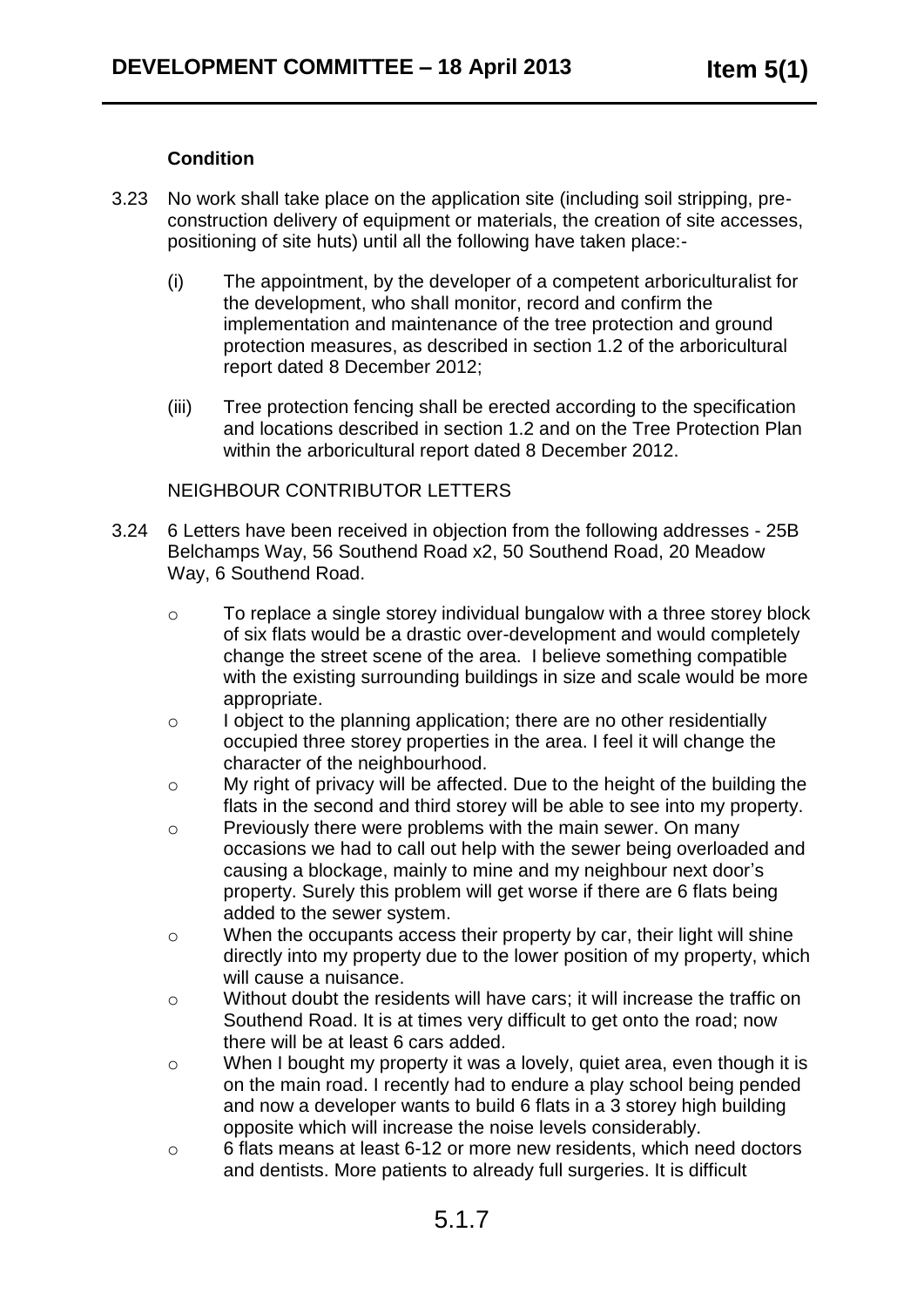enough to try and get a doctor's appointment without more people flooding the area.

- o The schools are stretched to their limits without any room to expand. 6 flats could mean 6 or more children trying to get a school space which is difficult, which I know from experience. When I moved to this area several years ago it took 3 months for my son to be able to get a school space.
- o The increase of population in the property is unacceptable. 49 Southend Road is a family home at present. If the plans go ahead it will increase to 6 two- bedroomed flats, which means an increase of 5 families on the plot. There will be no garden, no space for children to play. It will be very family unfriendly.
- o I object to the planning application for the construction of a three storey building containing 6 two-bedroomed flats. I bought my property when it was first built. I now fear that my privacy is going to be greatly reduced as the planned property will overlook mine and neighbouring properties. Hockley is a village by character and I feel strongly that this character is going to be spoilt by allowing this planning application to go ahead. Once this planning application is granted it will open the flood gates for the same types of buildings. There are no three storey buildings in this area so this will change the look of it. I also feel that this area is very populated already as it is difficult to get an appointment at the doctor's surgery; more population will worsen this problem. There will be more cars which in turn mean more traffic. When cars leave the property their car lights will shine into my property which I believe is not acceptable. In all, these planned flats will have a severely negative impact on this area.
- o The proposal would increase traffic in an already congested area. There is already a problem of traffic backing up from the Spa pub along Southend Road. In a short distance there are several entrance/exit points for a large number of vehicles: the Spa pub car park; the public car park, which services the day centre and doctor's surgery; and the dentists car park. The crossing adds to the difficulties, I know as I have nearly been hit whilst crossing more than once.
- o There is no other 3 storey building in the near vicinity as the houses are all 2 storey, which may make the block rather imposing and overbearing for its near neighbours. At present the outlook is reasonably pleasing as there are some trees and hedging rather than just building.
- o I wish to object to the above application.
- o This over-imposing construction is 3 storeys, out of scale, height with surrounding dwellings, businesses. Traditional local roof height is 24- 26 feet for 2 storey dwellings. Also, nearby are bungalows and single storey businesses. All will be severely impacted.
- o An example is a 3 storey building erected in the 1990s at the corner of Spa Road/Meadow Way, which caused sale problems to adjacent bungalows. At 1 Southend Road a block of 11 flats was proposed, average height 30 feet (replacing a 24 foot dwelling). Inspector, on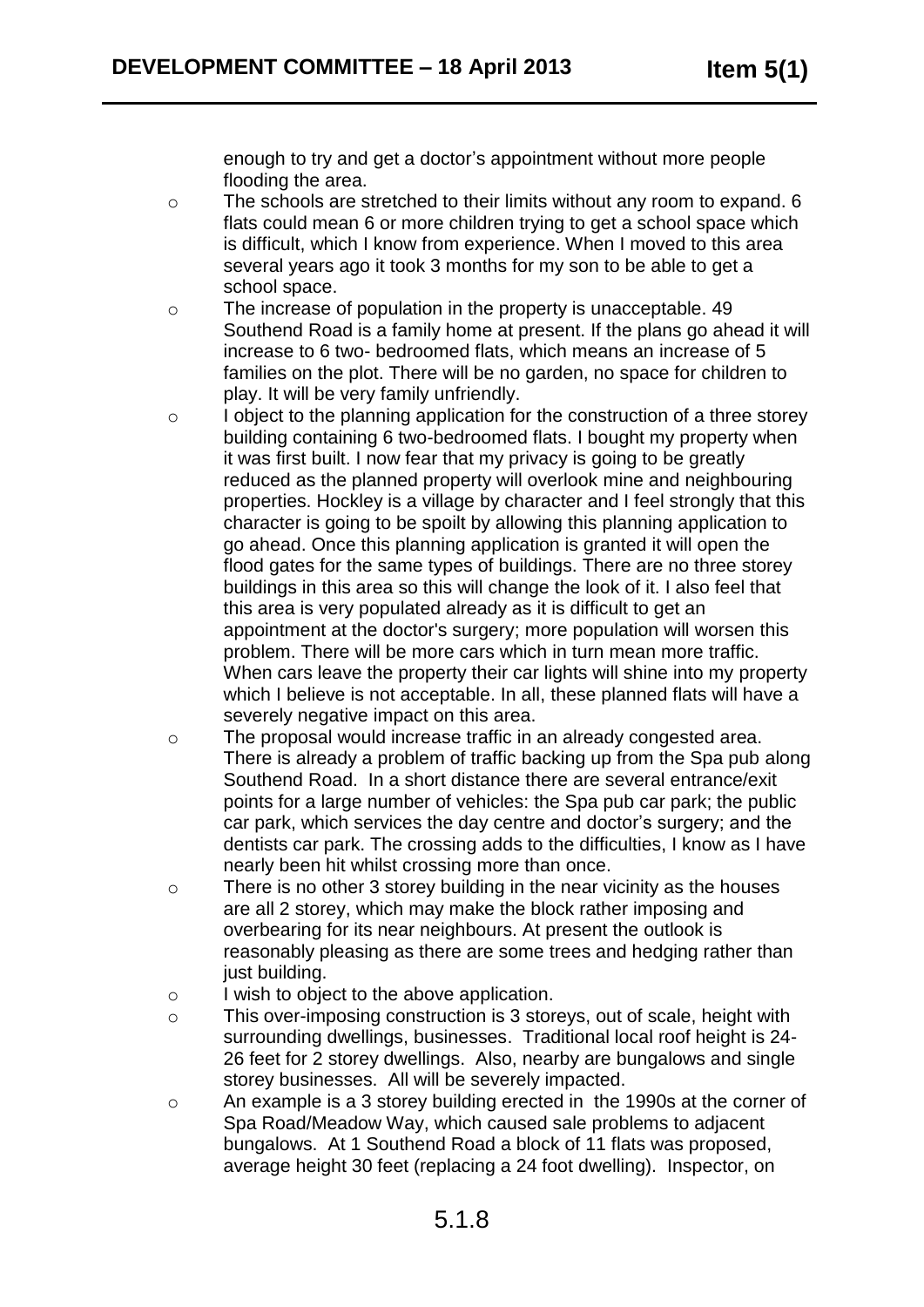appeal, had roof height reduced to local norm. Latter is only 2 storeys, but that's just too bad. It's been said the bank building at corner of Woodlands/Southend Roads is average 30 feet, but it's away from current residential locale. Like most re-development in Hockley, it has not been a success. (Incidentally, it replaced 2 18C semi-detached thatched roofed timber framed cottages; that would never have occurred in darling 'historic' Rochford - like 1 Southend Road, there was the usual suspect little fire).

- o Access to the above proposal for 7 parking spaces, not to mention need for visitors, deliveries, etc, onto the main road is unacceptable. 1 Southend Road 11 flats scheme got away with access from a side road, but this number still causes problems. Southend Road is the busiest B road in the UK. The above mentioned building in Spa Road likewise has access in a side road. Spa Road is not quite as busy as Southend Road, B1013.
- o Credible report has it that the developer, if this proposal is approved, plans to purchase adjacent property to erect a further 6 flats, presumably causing a total of 14 parking spaces. This will destroy several businesses, amount to over-intensification and traffic problems on the main road near a busy junction.
- o Sorry, but developer will have to stick to replacing bungalow with traditional 2 storey house.

### **4 MATERIAL PLANNING CONSIDERATIONS**

4.1 The site is located within the residential area of Hockley, therefore, residential development of the site would in principle be considered acceptable at this location. The National Planning Policy Framework (NPPF) is in favour of sustainable development. It is considered that the proposed residential development accords with this presumption and represents 'sustainable development' at this site.

#### **Street Scene**

- 4.2 The site is located within the residential area of Hockley, on the boundary with the town centre, and is considered to be within a prominent position in the street scene. This is due to the low rise nature of neighbouring buildings immediately neighbouring the site with single storey buildings to the east and west enhancing the visibility of this site. A public car park exists to the south west of the site, therefore the proposed building would be clearly visible to users of this car park.
- 4.3 Southend Road consists of a variety of properties that vary in size and style. As previously mentioned, the buildings immediately bordering the site are single storey commercial premises and directly opposite the site are a collection of semi-detached chalet residential properties, which are replicated further along the road.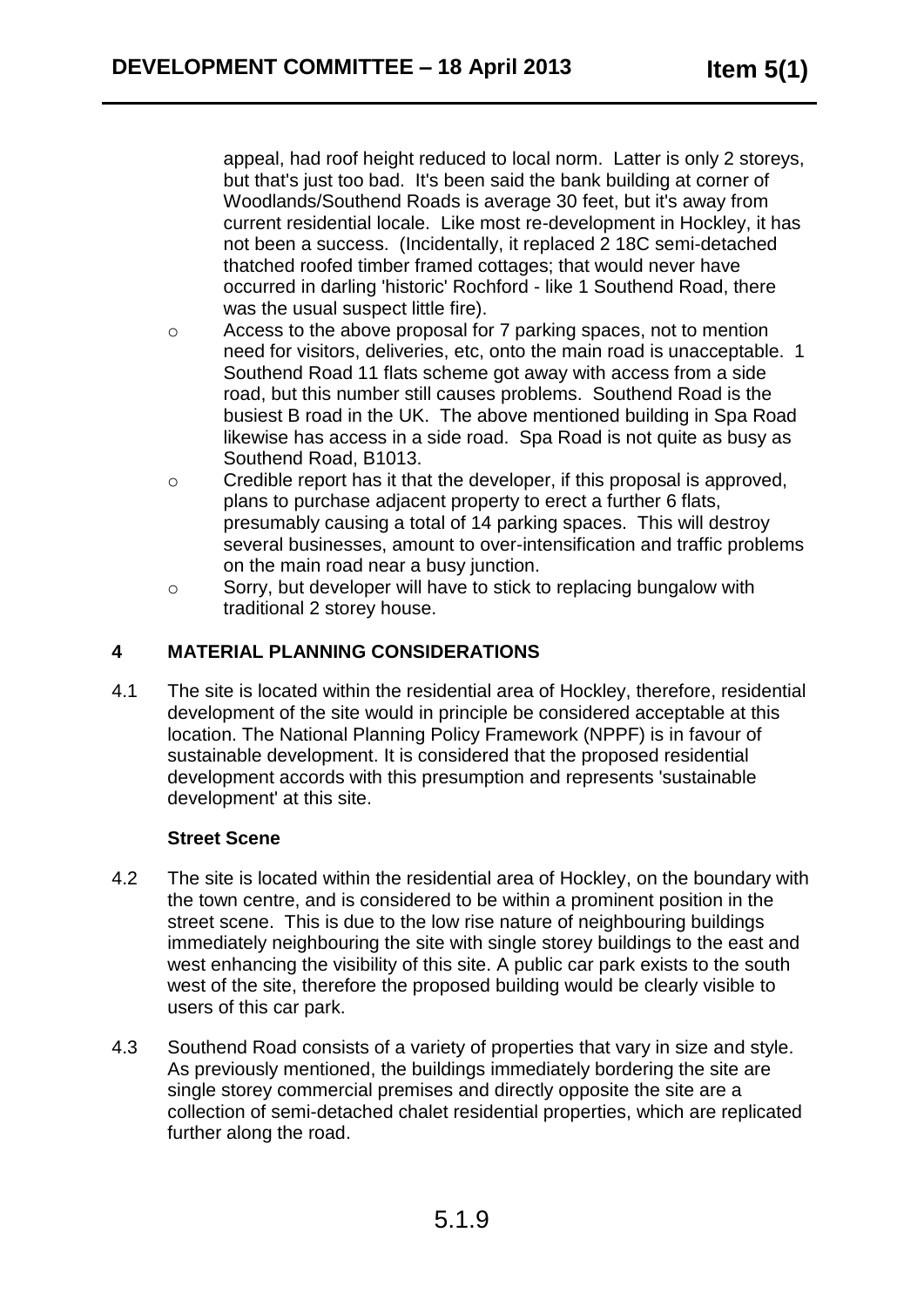- 4.4 Concerns have been raised with regard to the density and hence overdevelopment of the site. Whilst the proposal would result in an increase in density, due to its location on the boundary with the town centre it is considered that such density is acceptable.
- 4.5 The site appears to be relatively level with a slight slope down towards the property from the road. A slight incline towards the centre of Hockley can also be seen. It should be noted that the properties opposite the site are located lower than the road/pavement level and would be sited lower than the proposed development. Drawing no. 1130-04 states that the existing ground level would be retained and as such the proposed building would be sited slightly lower than the existing pavement level. The existing bungalow reaches a maximum ridge height of 6.4m and the maximum ridge height of the proposed building would be 9m, and is thus an increase of 2.6m in height.
- 4.6 The proposed building would be located further back from the front elevation of Nos. 47, 51 and 53 Southend Road and would be 12.2m from the pavement at its closest point. This distance is considered acceptable as neighbouring properties are set back from the pavement. The NPPF at paragraph 56 encourages good design stating that 'good design is a key aspect of sustainable development' and this is reinforced at a local level within policy CP1 of the Core Strategy 2011 and policy HP6 of the Local Plan 2006.
- 4.7 In considering the scale and mass of the building, the development would be a dominant feature within this location due to the low rise nature of buildings immediately neighbouring the site. However, several buildings within the town centre of Hockley such as the Spa pub and an office building sited close to the site are not too dissimilar in terms of scale and mass to that proposed and of which some design inspiration appears to have been taken. It should also be noted that Drawing. no. 1130-04 shows the proposal within the street scene and it is clear that the building would only be slightly higher than No. 45 Southend Road (dentists).
- 4.8 The Essex County Council Urban Design Officer has been consulted in relation to this application of which a number of concerns have been raised and include the design of the development. It is stated that in principle a well designed 2 and a half storey building at this location would not be objectionable.
- 4.9 The proposal has a pitched roofed design with gable ends, a small gable to the front elevation and a dual pitched roofed gable end to the rear. The proposal would also incorporate a flat roofed section. The ECC Urban Design Officer takes issue with the flat roofed section stating that it is an unattractive feature which should be avoided. Whilst it is agreed that flat roofs are not attractive features to most developments, in this instance the flat roofed section is relatively small in size and sits between two gable features. The flat roofed section would not be visible from the roadside, but may be visible to users of the car park to the rear. Whilst this may be the case, this flat roof would be largely hidden from the main public realm to the front of the building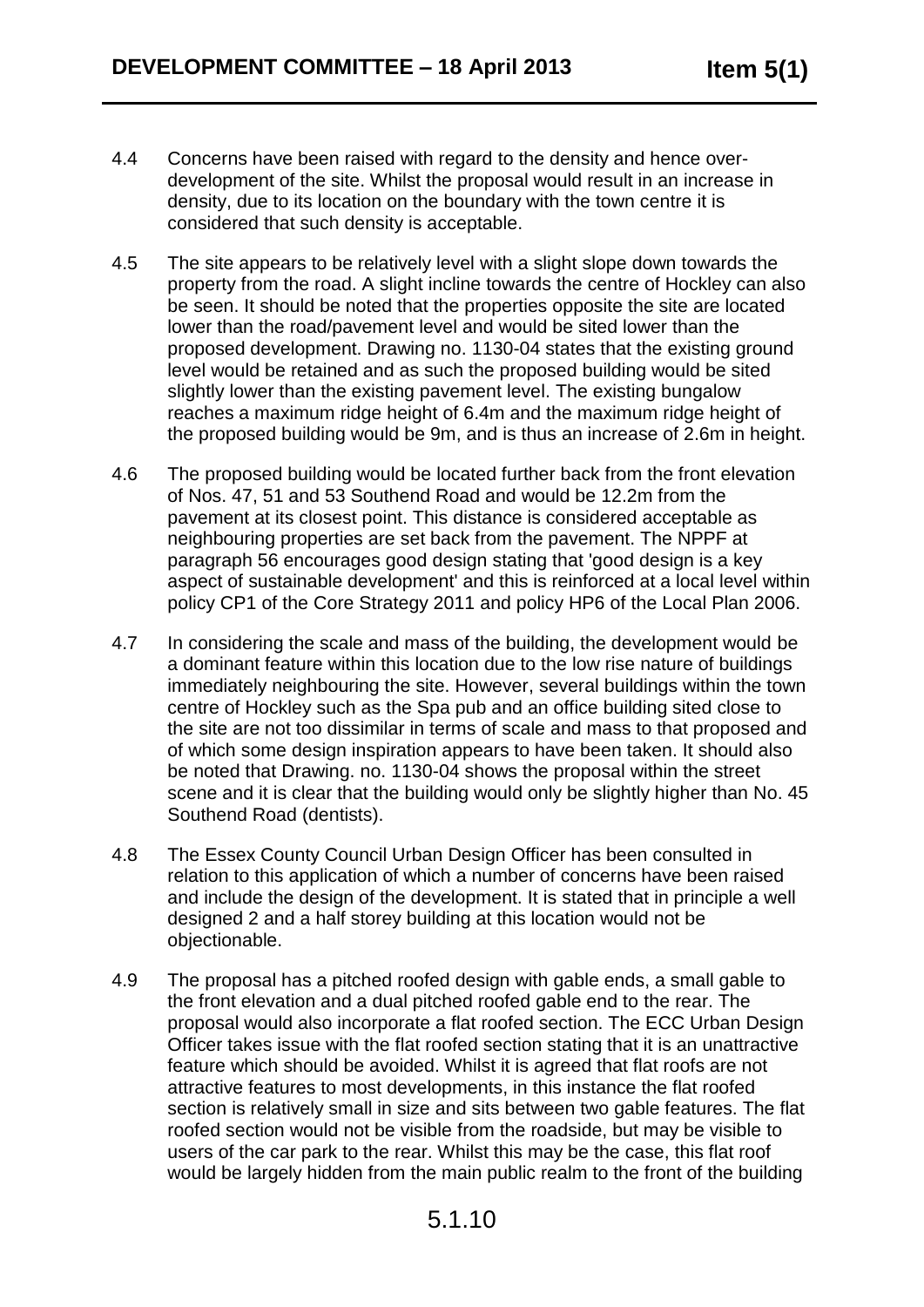and being a minimum distance of 24m from the public car park to the rear it is considered that this amount of flat roof is not objectionable.

- 4.10 The proposal also includes a front gable and protruding elements, which provide a focal point to the front elevation and would appear as an additive form. This element includes the access to the rear parking area. The ECC Urban Design Officer comments that detailing to this access is bland, especially to the rear. Whilst the rear elevation may appear more bland in appearance to that of the front elevation, it is considered that the ground floor rear elevation is unlikely to be seen from the public realm due to boundary treatments and planting to the boundaries. Other elements on the rear elevation at first and second floor level also help to reduce the somewhat bland appearance of the ground floor.
- 4.11 Due to the prominence of this proposed building, attention has been made to ensure the flank walls are not featureless. The ECC Urban Design Officer feels the side elevations are busy. It is considered that the side elevations proposed using protruding elements, fenestration and balconies to break up the flank walls creating interest; it should also be noted that as part of the design of the building a string course is incorporated articulating the building and the design of the side elevation with chimney additions is similar to that of No. 45.
- 4.12 The proposed building would be sited 1m from the eastern boundary and due to the irregular boundary shape, the plot size reduces in width towards the rear of the plot; a 1m separation is also provided to the western boundary.
- 4.13 In design terms, the proposed development is not considered objectionable and would create a feature within the street scene and is considered to be acceptable on the site in accordance with policy HP6. The boundary treatment proposed to the front of the plot is clarified within the design and access statement with low level walling and railings to the front of the plot. This would also be softened with a laurel hedge and is deemed to be attractive. However, any further details could be sufficiently controlled by planning condition in accordance with part (ii) to policy HP6. The layout of the parking provision at this site, in design terms, is considered to be acceptable. The design of the landscaping scheme proposed is considered to be acceptable in accordance with part (vii), and a final more detailed design could be agreed by planning condition.
- 4.14 Policy ENV9 of the Core Strategy requires all new residential development to reach Code level 3 for Sustainable Homes and also, within the period 2010 to 2013 the Council expects development to go beyond Code level 3 in terms of water conservation measures, unless such requirements would render a particular development economically unviable. A planning condition requiring the proposed flats to meet Code 3 could be attached to an approval. In addition to this, policy H6 of the Core Strategy requires all new housing developments to comply with the Lifetime Homes Standard. A planning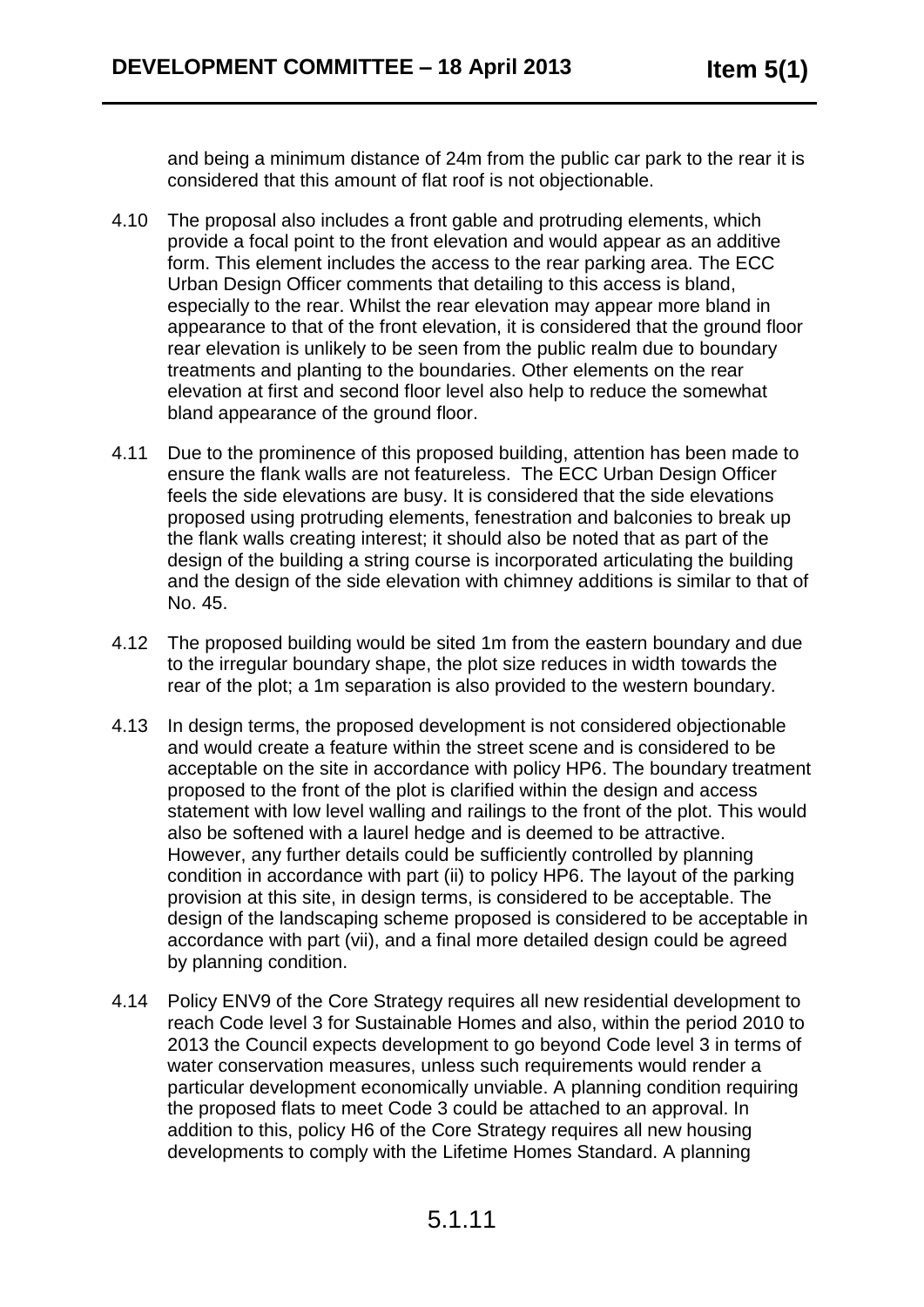condition requiring the flats to meet the Lifetime Homes Standard would sufficiently ensure compliance with policy H6.

#### **Layout**

- 4.15 SPD2 requires that for flatted schemes balconies should be a minimum of 5 square metres, with the ground floor dwelling having a minimum patio garden of 50 square metres, or the provision of a useable communal residents garden of 25 square metres per flat is required.
- 4.16 Three balconies are proposed within the flatted scheme, 2 balconies serving the two flats on the first floor and a balcony serving one flat on the second floor. The two balconies at first floor level are approximately 4.75 square metres and 4.88 square metres in size, which is slightly undersize but considered acceptable, whilst the balcony on the second floor would be 5.13 square metres exceeding the minimum size. A communal garden area is provided to the rear of the plot and a smaller area to the front of the site.
- 4.17 The ECC Urban Design Officer is critical of the current amenity layout, since the space would be small in size and that the location of the amenity area would undermine its usage due to the car park. Whilst this may be a valid comment it is considered that the current amenity area is sufficient in terms of layout and if altered this could cause the loss of parking spaces.

#### **Residential Amenity**

- 4.18 Whilst the site is located between properties, as previously mentioned the properties within the immediate vicinity are used commercially, with No. 47 used as a computer business and Nos. 51 and 53 used as a florist and pharmacy. The nearest residential property to the proposed development is The Oaks, Southend Road, which has an unusual relationship with neighbouring properties as it is sited to the rear of properties fronting Southend Road. The property has a garden area to the east of the site bordering the site under consideration.
- 4.19 Nine windows can be seen to the eastern elevation of the proposed development, three at ground floor level, four at first floor level and two at second floor level. It is not considered that the ground floor windows would cause any overlooking due to the boundary obscuring the view to the neighbouring building. The windows at the first and second floor may cause some overlooking to the garden of The Oaks, however it is not deemed that these windows would cause a detrimental amount of overlooking directly into the property itself or into the most usable area of their garden, which is considered to be to the rear of the property where their patio area appears to be located.
- 4.20 The windows and balconies at first and second floor level would look towards the day centre and to the rear of the properties in Woodpond Avenue. It is not considered an unacceptable relationship for the balconies and windows to

# 5.1.12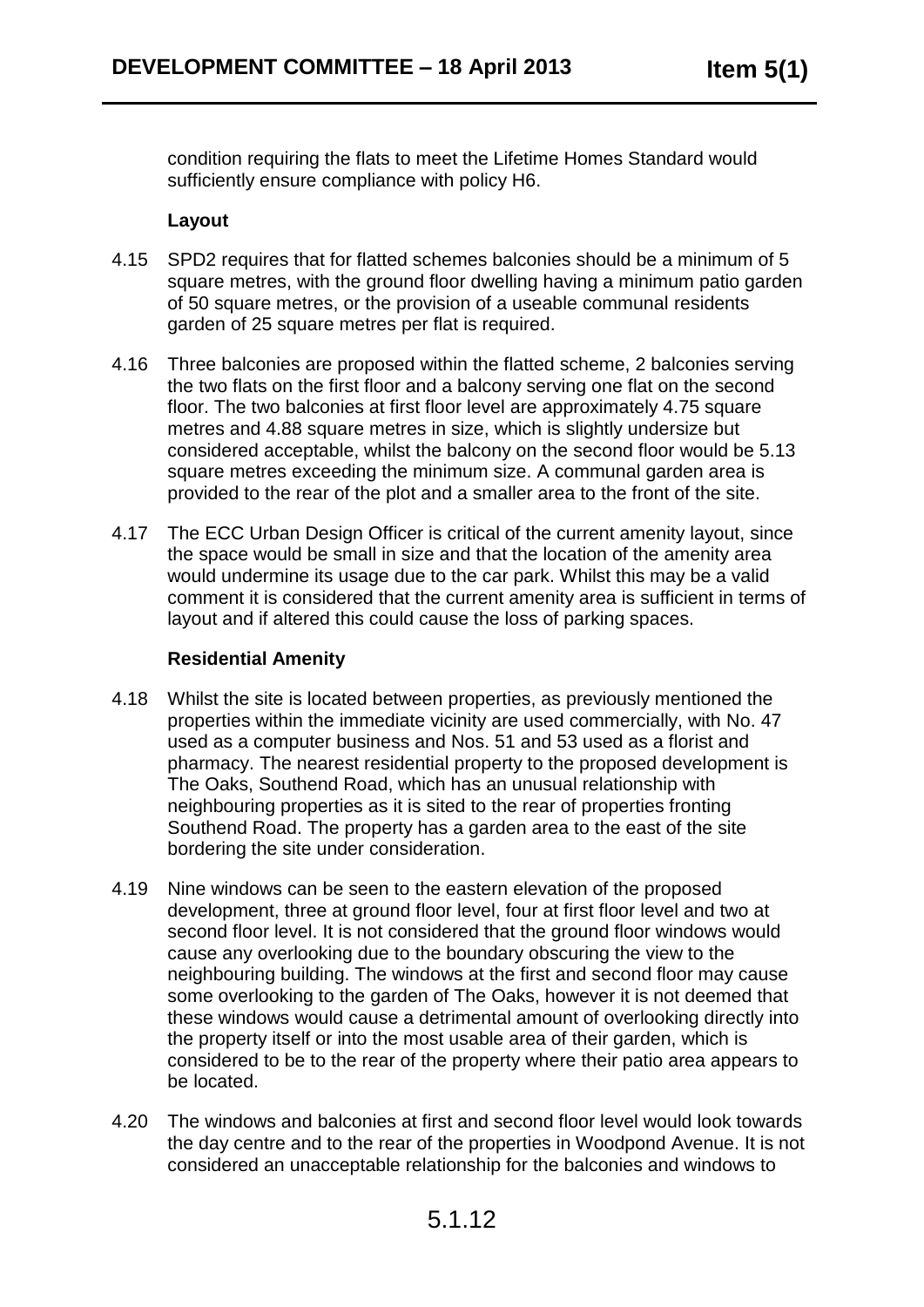look towards the day centre and the distance between the closest balcony (at second storey) and the rear elevations of the properties on Woodpond Avenue would be over 40m. Due to this distance and the siting of the day centre in between, it is not considered that there would be unacceptable overlooking to properties in Woodpond Avenue.

- 4.21 Eight windows are proposed to the western elevation, three on the ground floor with the same configuration seen at first floor level. Two dormer windows can be seen on the western roof slope and there is a Juliette balcony at the second floor level. As previously stated, the buildings to the west of the site are low rise and used commercially, therefore it is considered that there would not be an unacceptable amount of overlooking to these neighbouring premises.
- 4.22 The two balconies to the front of the building would look towards a semidetached pair of chalets (Nos. 54 and 56 Southend Road). However, due to the minimum of 28m distance and the siting of the road in between, the development and the existing properties it is not considered that the flatted scheme would generate unacceptable overlooking to these properties.
- 4.23 SPD2 advises that extensions to dwellings should not breach a 45 degree angle at first floor with the nearest ground floor habitable room windows on neighbouring properties in order to prevent an excessive degree of overshadowing to neighbouring properties. Whilst this policy guidance does not relate to proposals for new dwellings it is a useful guide for assessing the acceptability of the relationship between proposed new dwellings and neighbouring properties. As the neighbouring properties are not residential this advice is not specifically necessary, however for completeness this was assessed. The current application shows that this angle would not be breached to the rear windows of No. 51 and would not breach any of the rear windows of No. 47, therefore it is considered that the proposed building would not generate unacceptable overshadowing.
- 4.24 The residential properties located on Woodpond Avenue are located in excess of 34m from the rear elevation of the proposed flats. The Essex Design Guide states that 'upper storey flats can cause problems of overlooking from living rooms, and therefore any rear-facing upper storey living room should be no closer than 35m to the rear of any other dwelling'. No living room windows are located on the upper floors at the rear elevation of the proposed flats and the distance exceeds that stated in the Essex Design Guide and would not cause any issues in terms of overlooking to these rear properties. It is also considered that any new planting would help to soften the view of the development.
- 4.25 Properties opposite the development within Southend Road would be located at least 28m from the front elevation of the proposed development. Concerns have been raised with regard to overlooking into these properties, especially with the proposed balconies to the front elevation. However, it is considered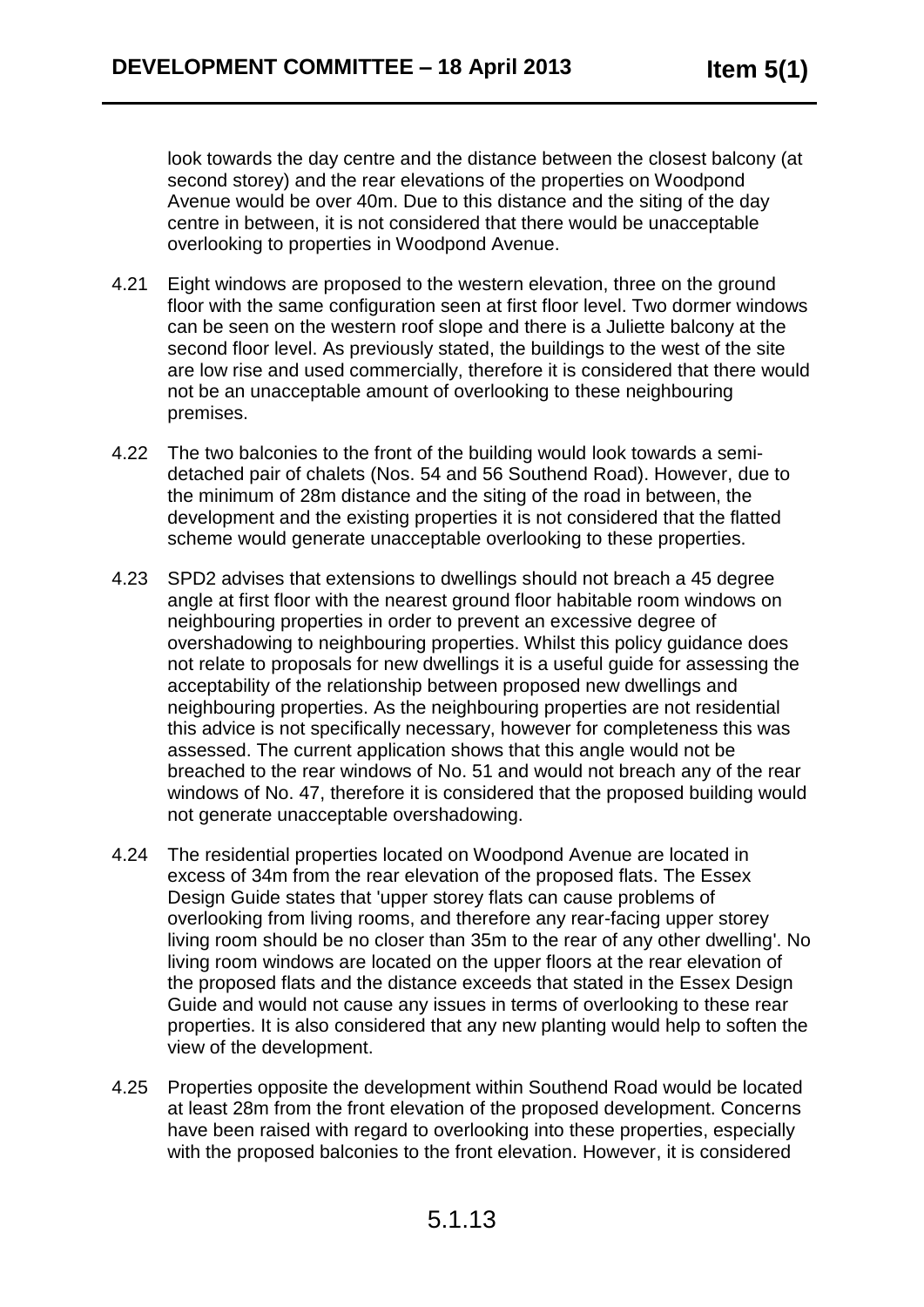that due to the separation distance and the road in between it is unlikely that overlooking would occur directly into these properties.

4.26 It is not considered that the proposed development would have a detrimental impact on the residential amenity of properties within Southend Road or properties on Woodpond Road due to the distance between the proposed flats and these properties.

#### **Parking and Access**

- 4.27 The Parking Standards: Design and Good Practice Supplementary Planning Document adopted December 2010 requires for flats, 1 vehicle space per dwelling (with two vehicle spaces for two-bedroomed flats) and one secure covered cycle space per dwelling. For visitor/unallocated parking there is a requirement for 0.25 spaces per dwelling (rounded up to the nearest whole number), 1 powered two wheeler (PTW) space, cycle space per 8 dwellings for visitors, 2 powered two wheeler spaces and 3 disabled bays
- 4.28 Therefore if working in accordance with the adopted parking standards, the proposed development would require 12 car parking spaces, 2 visitor/unallocated vehicle spaces, 1 PTW space and 3 disabled parking bays. The parking standards document also states that 'reductions of the vehicle standard may be considered if there is development within an urban area (including town centre locations) that has good links to sustainable transport'.
- 4.29 The plans submitted propose nine vehicle spaces, including one disabled bay. Therefore each flat will have one car parking space and three bays, including the disabled bay, could be used as unallocated/visitor spaces. A cycle store can also be seen to the western side of the building and a single bay for a PTW to the rear of the building. Planning permission was sought for flats at the nearby location of 1 Woodlands Road (Reference 11/00217/FUL) and is a similar example in terms of considering parking provision. Whilst this example was for 8 x 2-bed flats, the Council sought 12 parking spaces including visitor parking for this scheme. Therefore it is considered that this would be an acceptable and consistent approach to take with the current proposal considering the site's proximity to the town centre, that it is within walking distance of Hockley train station and bus stops, and a public car park is located to the rear of the site.
- 4.30 Eight of the spaces shown meet the preferred bay size of 2.9m x 5.5m and the single disabled bay meets the size of 6.5m x 3.9m and complies with the parking standards. Highways have also noted that a minimum dimension of 6m shall be provided to the rear of the parking bays within the parking court in order to provide a turning space and this is achieved. It should also be noted that the access to the rear parking area exceeds the minimum width of 2.4m and is deemed to be appropriate and functional.
- 4.31 The bike store, as previously mentioned, is located to the side of the building with easy access gained. The bike store would reach a total height of 2.05m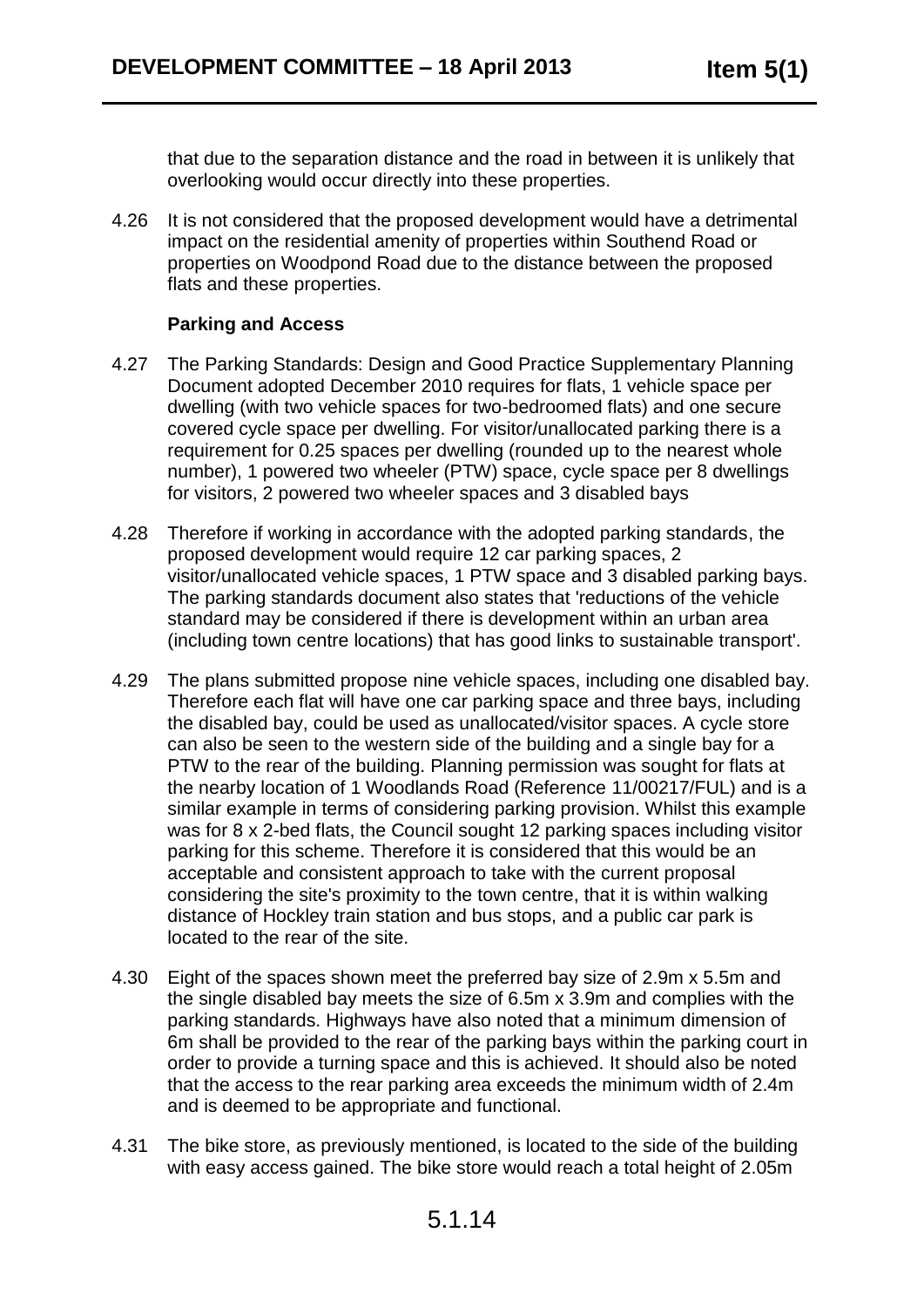and would be 3.05m in width and 2.2m in depth. The shelter is to be constructed using a black painted metal framework with polycarbonate side and top covers. Three 'Sheffield' type stands would be available accommodating two bikes (one on either side), ensuring six cycle spaces, one for each flat; this is in accordance with parking standards

- 4.32 It is considered that the front garden area would not be useable space and as such is not included in the total area of communal garden space. However, the garden area to the rear of the site measures 70.20 square metres. Supplementary guidance states that the minimum amenity area standards can be combined. On this basis the flats with the balconies would achieve an acceptable amenity area. The remaining three flats would have 23 square metres of communal amenity space each; this does not comply with the minimum garden space, but the shortfall in communal garden space is not considered detrimental bearing in mind its close proximity to the town centre and that the site is within walking distance of public open space on the corner of Main Road and White Hart Lane. It is therefore concluded the garden area to be provided is acceptable.
- 4.33 The cycle store is located to the west of the building, whilst the bin enclosure would be on the ground floor to the rear of the building at ground floor level and a refuse collection point located to the front of the plot next to the pedestrian access. This is considered to form an acceptable relationship to neighbouring properties. The bin area proposed provides sufficient space for bins as confirmed by RDC waste and recycling.
- 4.34 The overall layout of the flat development is considered to form an acceptable relationship with neighbouring properties.

#### **Trees**

- 4.35 As part of the application an arboricultural report has been produced detailing existing trees on site. A tree preservation order (TP0/0007/78) relates to two oak trees, one on site (T1) and one off site (T2). A leyland cypress hedge can also be seen to the rear of the site; this is to be removed.
- 4.36 T1 is identified to be removed; within the report it is stated that the oak tree has previously been 'ringed' and heavily pollarded and the tree is deemed to be in decline. RDC arboricultural officer agrees that T1 has a limited future. If this tree is to be removed a new tree would be required to replace the loss of T1 due to the attractive feature it currently creates and could be located in a more suitable location on site providing further screening to the development.
- 4.37 Whilst T2 is off site and is in third party ownership, the arboricultural report states that only a very marginal part of the root protection area of T2 will be compromised by the hard surface of the parking bays. In order to assess this it is suggested that a hand dug assessment trench will be opened and if significant roots are present and they cannot be pruned clear of the construction zone a no dig surface will be used.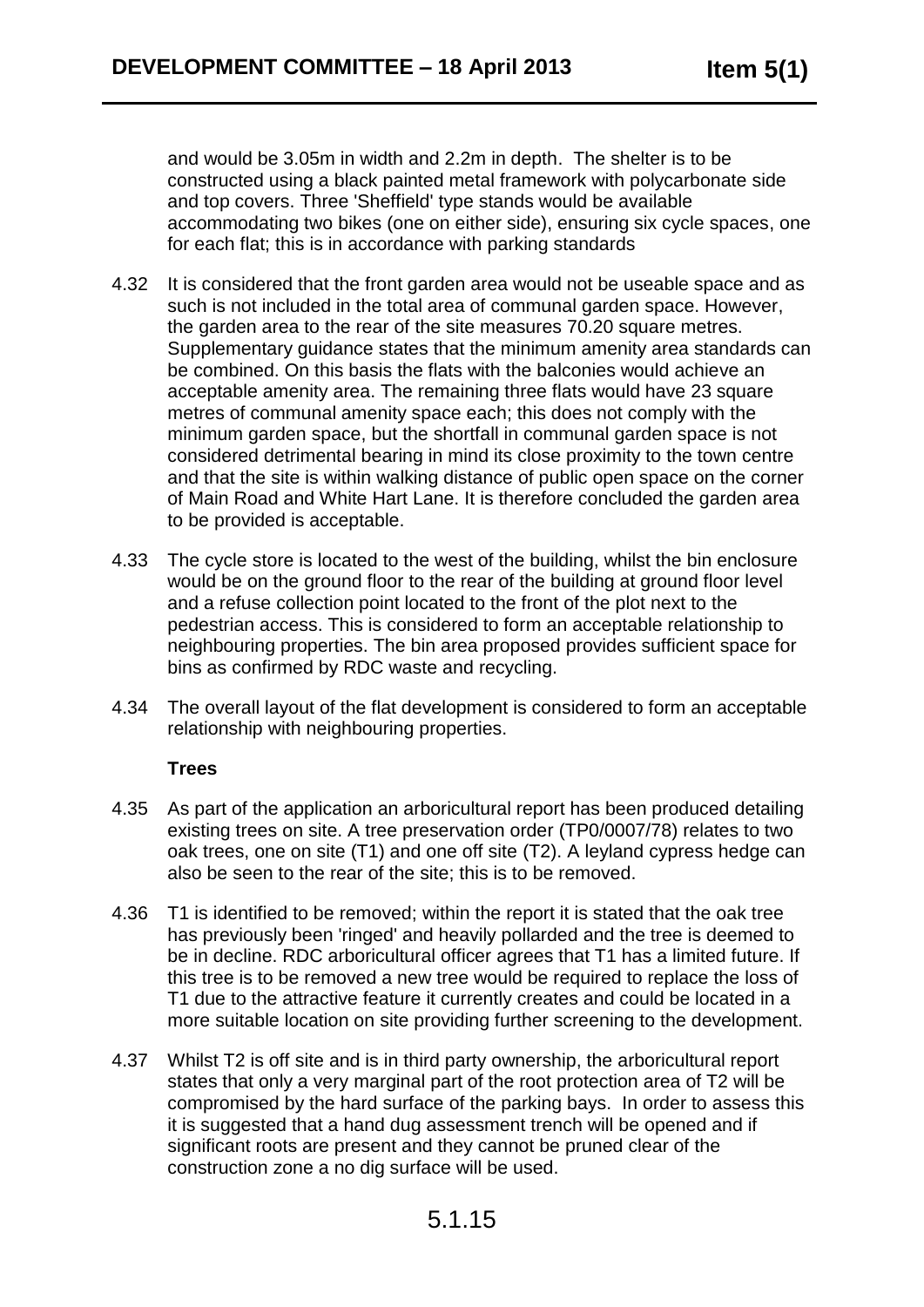4.38 The methods stated in order to protect the trees neighbouring the site are considered to be acceptable.

#### **5 RECOMMENDATION**

- 5.1 It is proposed that the Committee **RESOLVES to approve** the application, subject to the following conditions:-
	- (1) SC4B Time Limits Full Standard
	- (2) No development shall commence, before details of all external facing (including windows and doors) and roofing materials to be used in the development have been submitted to and approved in writing by the Local Planning Authority. Such materials as may be agreed in writing by the Local Planning Authority shall be those used in the development hereby permitted.
	- (3) No development shall commence before plans and particulars showing precise details of the hard and soft landscaping, which shall form part of the development hereby permitted, have been agreed in writing by the Local Planning Authority. Any scheme of landscaping details, as may be agreed in writing by the Local Planning Authority, which shall show the retention of existing trees, shrubs and hedgerows on the site and include details of:
		- schedules of species, size, density and spacing of all trees, shrubs and hedgerows to be planted;
		- existing trees to be retained;
		- areas to be grass seeded or turfed, including cultivation and other operations associated with plant and grass establishment;
		- paved or otherwise hard surfaced areas;
		- means of enclosure and other boundary treatments;

shall be implemented in its entirety during the first planting season (October to March inclusive) following commencement of the development, or in any other such phased arrangement as may be agreed in writing by the Local Planning Authority. Any tree, shrub or hedge plant (including replacement plants) removed, uprooted, destroyed, or be caused to die, or become seriously damaged or defective, within five years of planting, shall be replaced by the developer(s) or their successors in title, with species of the same type, size and in the same location as those removed, in the first available planting season following removal.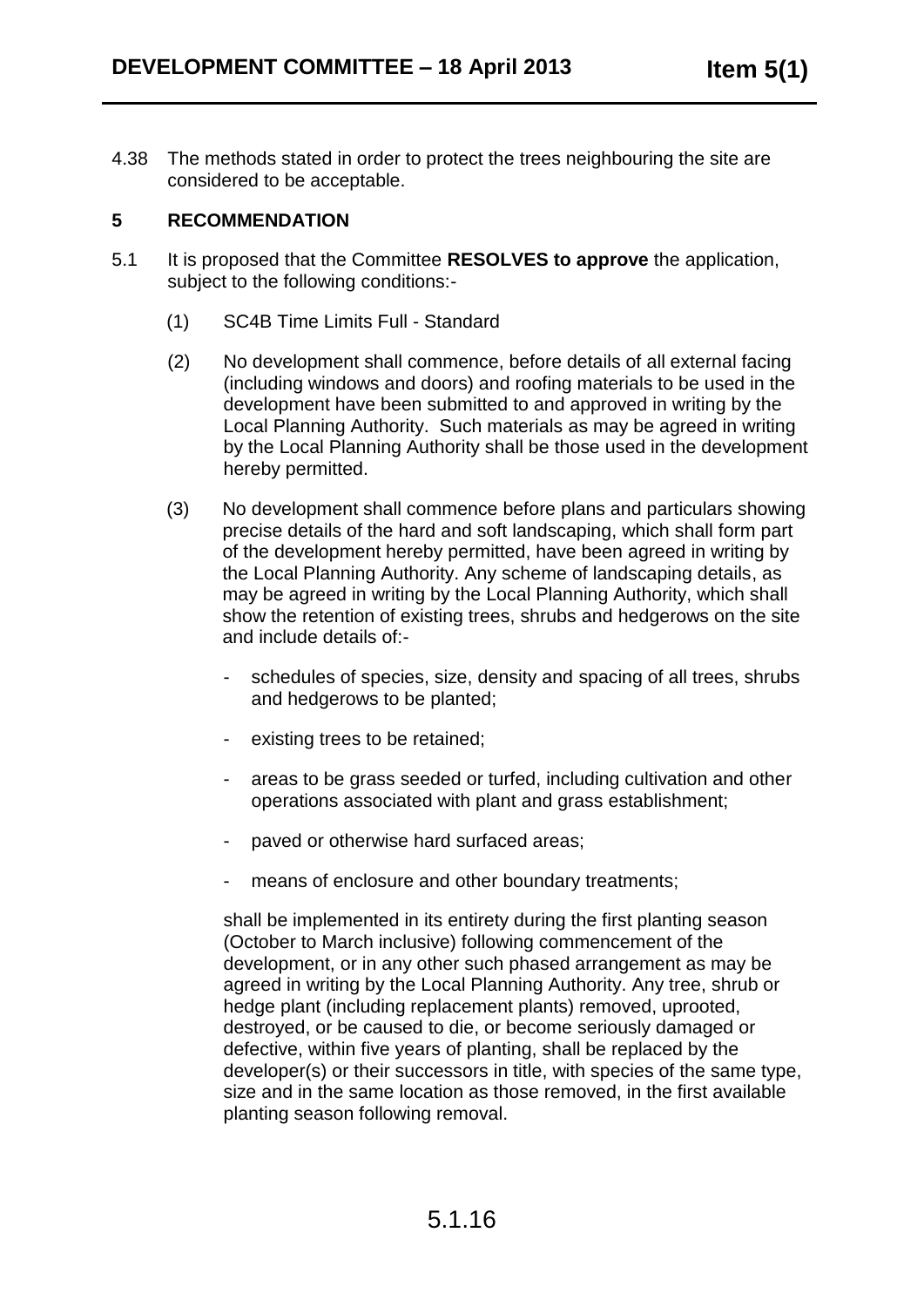- (4) No development shall commence (including soil stripping, preconstruction delivery of equipment or materials, the creation of site accesses, positioning of site huts) until the following have taken place:-
	- (i) The appointment, by the developer of a competent arboriculturalist for the development who shall monitor, record and confirm the implementation and maintenance of the tree protection and ground protection measures as described in section 1.2 of the arboricultural report dated 8 December 2012;
	- (ii) Tree protection fencing shall be erected according to the specification and locations described in section 1.2 and on the tree protection plan within the arboricultural report dated 8 December 2012.
- (5) Prior to the occupation of any of the dwellings hereby approved a 1.5 metre x 1.5 metre pedestrian visibility splay, as measured from and along the highway boundary, shall be provided on both sides of each vehicular access. Such visibility splays shall be implemented and retained free of any obstruction in perpetuity. These visibility splays must not form part of the vehicular surface of the access.
- (6) Prior to the occupation of any of the dwellings hereby approved, 9 no. parking spaces shall be provided (3 no. visitor spaces and 6 no. resident spaces) having minimum dimensions of 2.9 metres x 5.5 metres (excluding the 1 disabled bay shown, which shall be implemented as shown on drawing no. 1130-02 Rev C. Once implemented, such parking spaces shall be maintained and permanently retained in the approved form.
- (7) Prior to the occupation of any of the dwellings hereby approved, a minimum dimension of 6m shall be provided between the rear of the parking bays within the parking court. Once implemented, the 6m distance shall be maintained and permanently retained in the approved form.
- (8) The existing vehicular crossing shall be suitable and permanently closed to the satisfaction of the Local Planning Authority, incorporating the reinstatement to full height of the highway footway kerbing, to the satisfaction of the Highway Authority immediately the proposed new access is brought into use.
- (9) No unbound material shall be used in the surface treatment of the vehicular access within 6 metres of the highway boundary.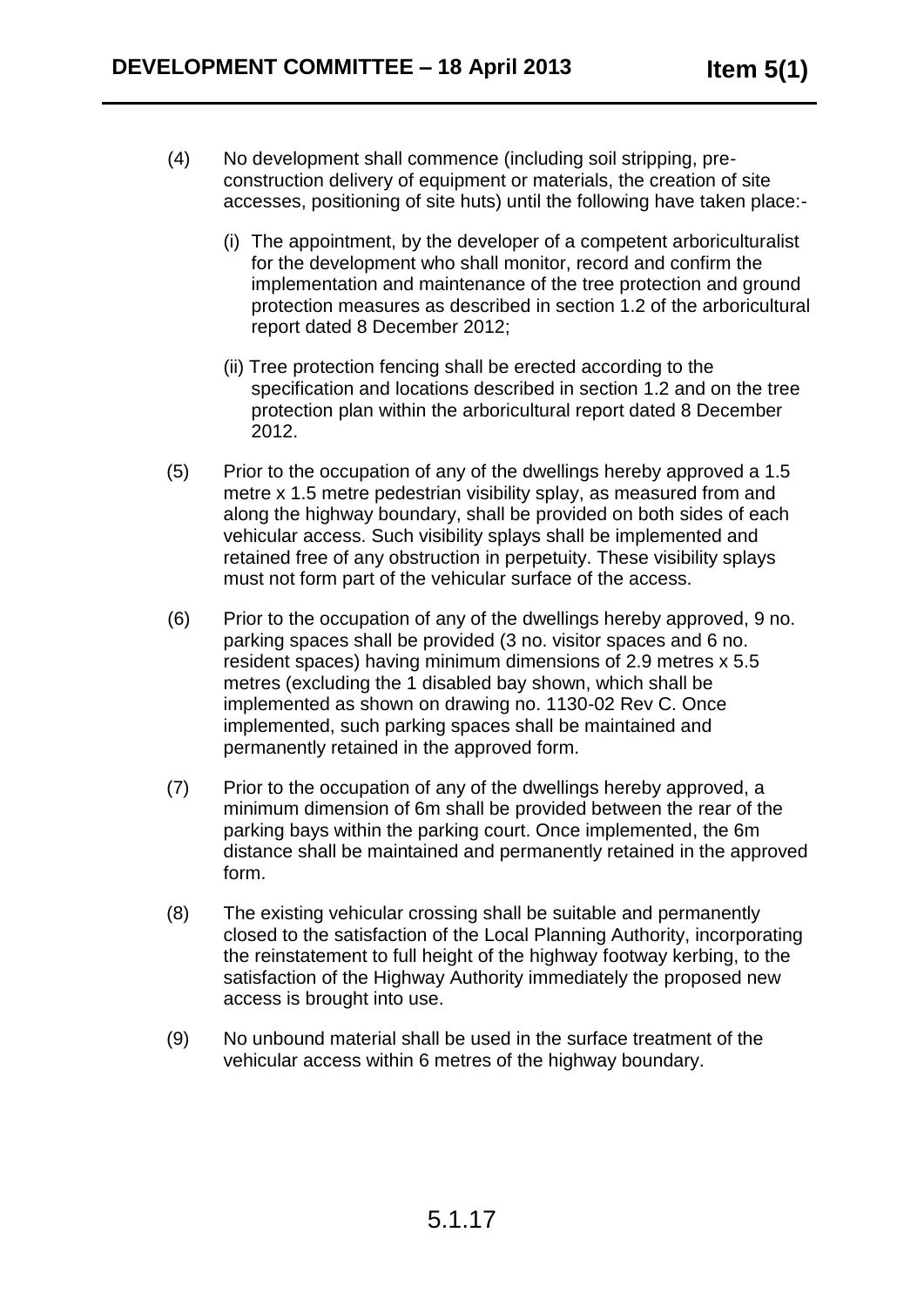- (10) Prior to the commencement of works on site the applicant shall submit details to be agreed in writing by the Local Planning Authority identifying an area within the curtilage of the site for the loading/unloading and the reception and storage of building materials and the manoeuvring of all vehicles, including construction traffic, clear of the highway. Once agreed, such details shall be implemented on site and retained during the entire length of the construction process.
- (11) Prior to commencement of the development details showing the means to prevent the discharge of surface water from the development onto the highway shall be submitted to and agreed in writing by the Local Planning Authority. This shall include a proposal for the use of permeable paving within the site or a method by which surface water is directed to a porous area within the site. The approved scheme shall be carried out in its entirety prior to the access becoming operational and shall be retained at all times.
- (12) Prior to commencement of the development hereby approved, details shall be submitted to and agreed in writing by the Local Planning Authority demonstrating how the dwellings hereby approved shall secure at least 10% of their energy from decentralised and renewable or low-carbon sources. If a 10% level is not feasible or viable, then the details submitted shall demonstrate why this is the case and what level would be considered feasible and viable. Once agreed, the details shall be implemented as agreed and permanently retained thereafter.
- (13) Prior to the commencement of the development hereby approved, plans and details shall be submitted to and agreed in writing by the Local Planning Authority demonstrating assessment of the development against the Lifetime Homes Standard criteria. Once agreed, the development shall be built in accordance with these details.

#### **REASON FOR DECISION AND STATEMENT**

The Local Planning Authority has acted positively and proactively in determining this application by assessing the proposal against the adopted Development Plan and all material considerations, including planning policies and any representations that may have been received and subsequently determining to grant planning permission in accordance with the presumption in favour of sustainable development, as set out within the National Planning Policy Framework. The proposal is considered not to cause significant demonstrable harm to any development plan interests, other material considerations, to the character and appearance of the area, to the street scene or residential amenity such as to justify refusing the application; nor to surrounding occupiers in neighbouring streets.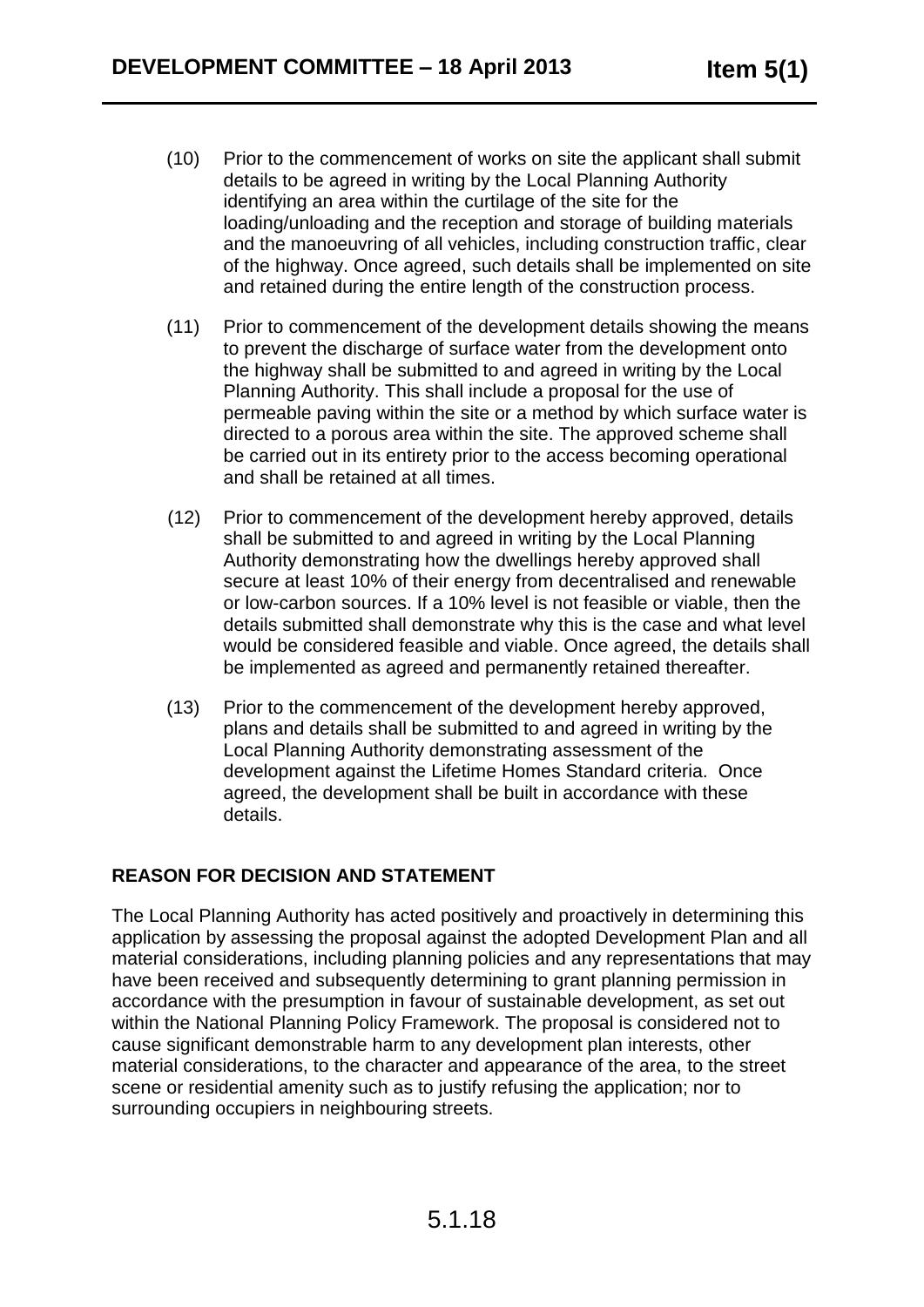Shaw curton

#### Shaun Scrutton

#### Head of Planning and Transportation

#### **Relevant Development Plan Policies and Proposals:**

HP6, HP10, HP11, of the Rochford District Council Adopted Replacement Local Plan

CP1, ENV4, ENV9, ENV11, T3, T8 of the Rochford District Council Core Strategy 2011

Supplementary Planning Document 2

Parking Standards Design and Good Practice December 2010

National Planning Policy Framework

The local Ward Members for the above application are Cllrs B T Hazlewood, K H Hudson and Mrs C A Weston,

For further information please contact Claire Robinson on:-

Phone: 01702 318096 Email: Claire.robinson@rochford.gov.uk

If you would like this report in large print, Braille or another language please contact 01702 318111.

# 5.1.19